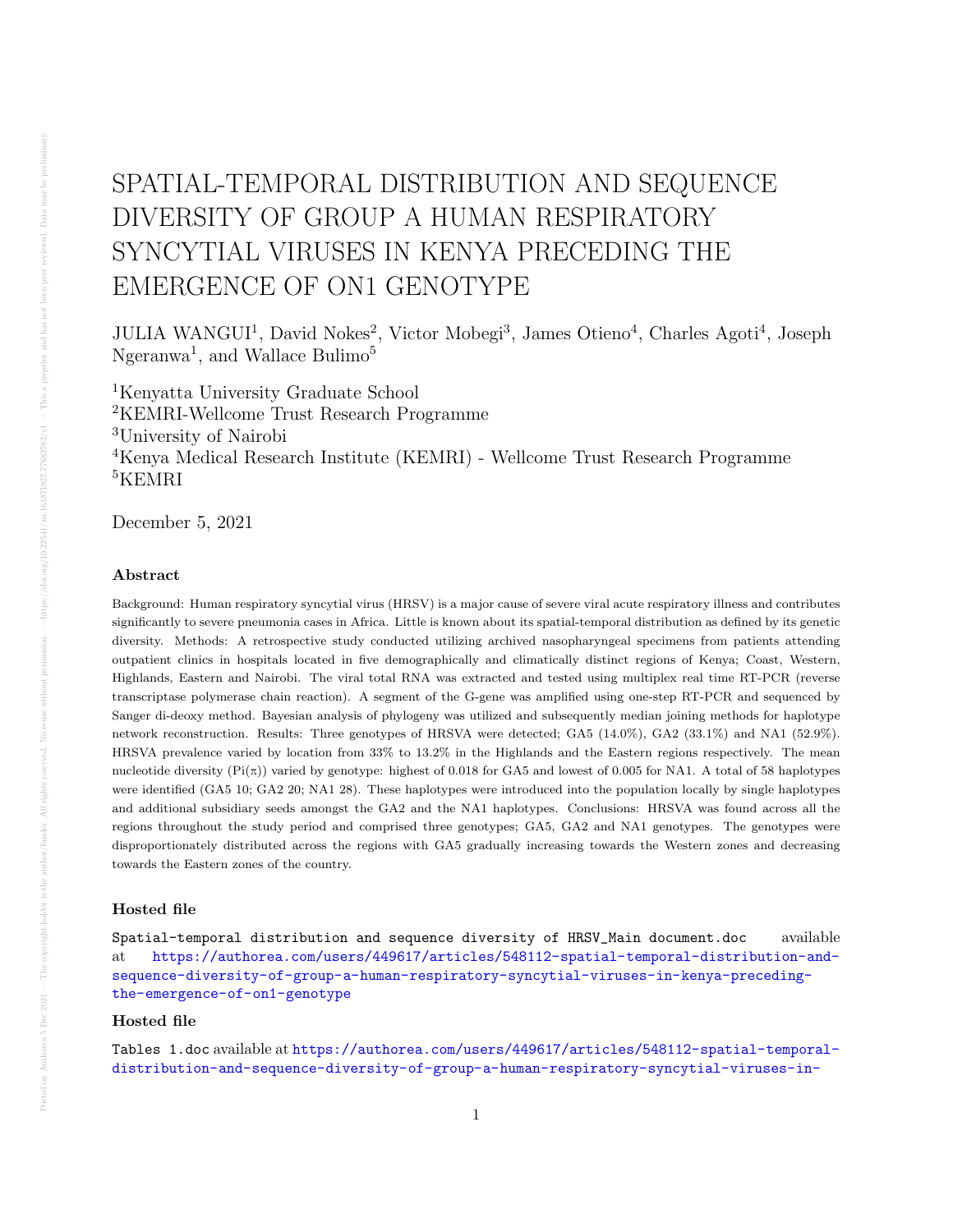## [kenya-preceding-the-emergence-of-on1-genotype](https://authorea.com/users/449617/articles/548112-spatial-temporal-distribution-and-sequence-diversity-of-group-a-human-respiratory-syncytial-viruses-in-kenya-preceding-the-emergence-of-on1-genotype)

# Hosted file

Table 2.doc available at [https://authorea.com/users/449617/articles/548112-spatial-temporal](https://authorea.com/users/449617/articles/548112-spatial-temporal-distribution-and-sequence-diversity-of-group-a-human-respiratory-syncytial-viruses-in-kenya-preceding-the-emergence-of-on1-genotype)[distribution-and-sequence-diversity-of-group-a-human-respiratory-syncytial-viruses-in](https://authorea.com/users/449617/articles/548112-spatial-temporal-distribution-and-sequence-diversity-of-group-a-human-respiratory-syncytial-viruses-in-kenya-preceding-the-emergence-of-on1-genotype)[kenya-preceding-the-emergence-of-on1-genotype](https://authorea.com/users/449617/articles/548112-spatial-temporal-distribution-and-sequence-diversity-of-group-a-human-respiratory-syncytial-viruses-in-kenya-preceding-the-emergence-of-on1-genotype)

# Hosted file

Tables 3.doc available at [https://authorea.com/users/449617/articles/548112-spatial-temporal](https://authorea.com/users/449617/articles/548112-spatial-temporal-distribution-and-sequence-diversity-of-group-a-human-respiratory-syncytial-viruses-in-kenya-preceding-the-emergence-of-on1-genotype)[distribution-and-sequence-diversity-of-group-a-human-respiratory-syncytial-viruses-in](https://authorea.com/users/449617/articles/548112-spatial-temporal-distribution-and-sequence-diversity-of-group-a-human-respiratory-syncytial-viruses-in-kenya-preceding-the-emergence-of-on1-genotype)[kenya-preceding-the-emergence-of-on1-genotype](https://authorea.com/users/449617/articles/548112-spatial-temporal-distribution-and-sequence-diversity-of-group-a-human-respiratory-syncytial-viruses-in-kenya-preceding-the-emergence-of-on1-genotype)

# Hosted file

Tables 4.doc available at [https://authorea.com/users/449617/articles/548112-spatial-temporal](https://authorea.com/users/449617/articles/548112-spatial-temporal-distribution-and-sequence-diversity-of-group-a-human-respiratory-syncytial-viruses-in-kenya-preceding-the-emergence-of-on1-genotype)[distribution-and-sequence-diversity-of-group-a-human-respiratory-syncytial-viruses-in](https://authorea.com/users/449617/articles/548112-spatial-temporal-distribution-and-sequence-diversity-of-group-a-human-respiratory-syncytial-viruses-in-kenya-preceding-the-emergence-of-on1-genotype)[kenya-preceding-the-emergence-of-on1-genotype](https://authorea.com/users/449617/articles/548112-spatial-temporal-distribution-and-sequence-diversity-of-group-a-human-respiratory-syncytial-viruses-in-kenya-preceding-the-emergence-of-on1-genotype)

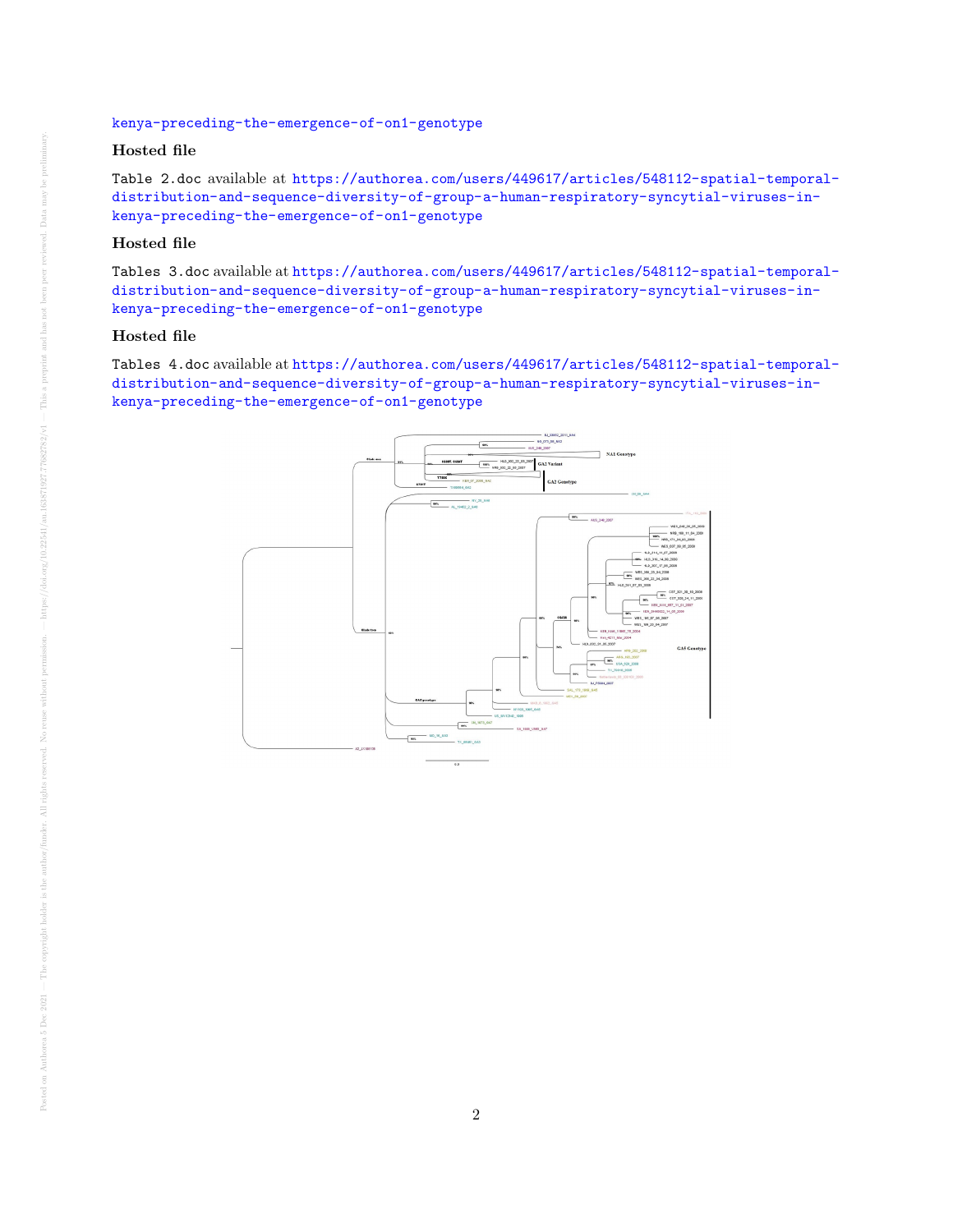

## Hosted file

Haplotype figure 2.doc available at [https://authorea.com/users/449617/articles/548112](https://authorea.com/users/449617/articles/548112-spatial-temporal-distribution-and-sequence-diversity-of-group-a-human-respiratory-syncytial-viruses-in-kenya-preceding-the-emergence-of-on1-genotype) [spatial-temporal-distribution-and-sequence-diversity-of-group-a-human-respiratory](https://authorea.com/users/449617/articles/548112-spatial-temporal-distribution-and-sequence-diversity-of-group-a-human-respiratory-syncytial-viruses-in-kenya-preceding-the-emergence-of-on1-genotype)[syncytial-viruses-in-kenya-preceding-the-emergence-of-on1-genotype](https://authorea.com/users/449617/articles/548112-spatial-temporal-distribution-and-sequence-diversity-of-group-a-human-respiratory-syncytial-viruses-in-kenya-preceding-the-emergence-of-on1-genotype)

## Hosted file

Haplotype figure 3.doc available at [https://authorea.com/users/449617/articles/548112](https://authorea.com/users/449617/articles/548112-spatial-temporal-distribution-and-sequence-diversity-of-group-a-human-respiratory-syncytial-viruses-in-kenya-preceding-the-emergence-of-on1-genotype) [spatial-temporal-distribution-and-sequence-diversity-of-group-a-human-respiratory](https://authorea.com/users/449617/articles/548112-spatial-temporal-distribution-and-sequence-diversity-of-group-a-human-respiratory-syncytial-viruses-in-kenya-preceding-the-emergence-of-on1-genotype)[syncytial-viruses-in-kenya-preceding-the-emergence-of-on1-genotype](https://authorea.com/users/449617/articles/548112-spatial-temporal-distribution-and-sequence-diversity-of-group-a-human-respiratory-syncytial-viruses-in-kenya-preceding-the-emergence-of-on1-genotype)

## Hosted file

Haplotype figure 4.doc available at [https://authorea.com/users/449617/articles/548112](https://authorea.com/users/449617/articles/548112-spatial-temporal-distribution-and-sequence-diversity-of-group-a-human-respiratory-syncytial-viruses-in-kenya-preceding-the-emergence-of-on1-genotype) [spatial-temporal-distribution-and-sequence-diversity-of-group-a-human-respiratory-](https://authorea.com/users/449617/articles/548112-spatial-temporal-distribution-and-sequence-diversity-of-group-a-human-respiratory-syncytial-viruses-in-kenya-preceding-the-emergence-of-on1-genotype)